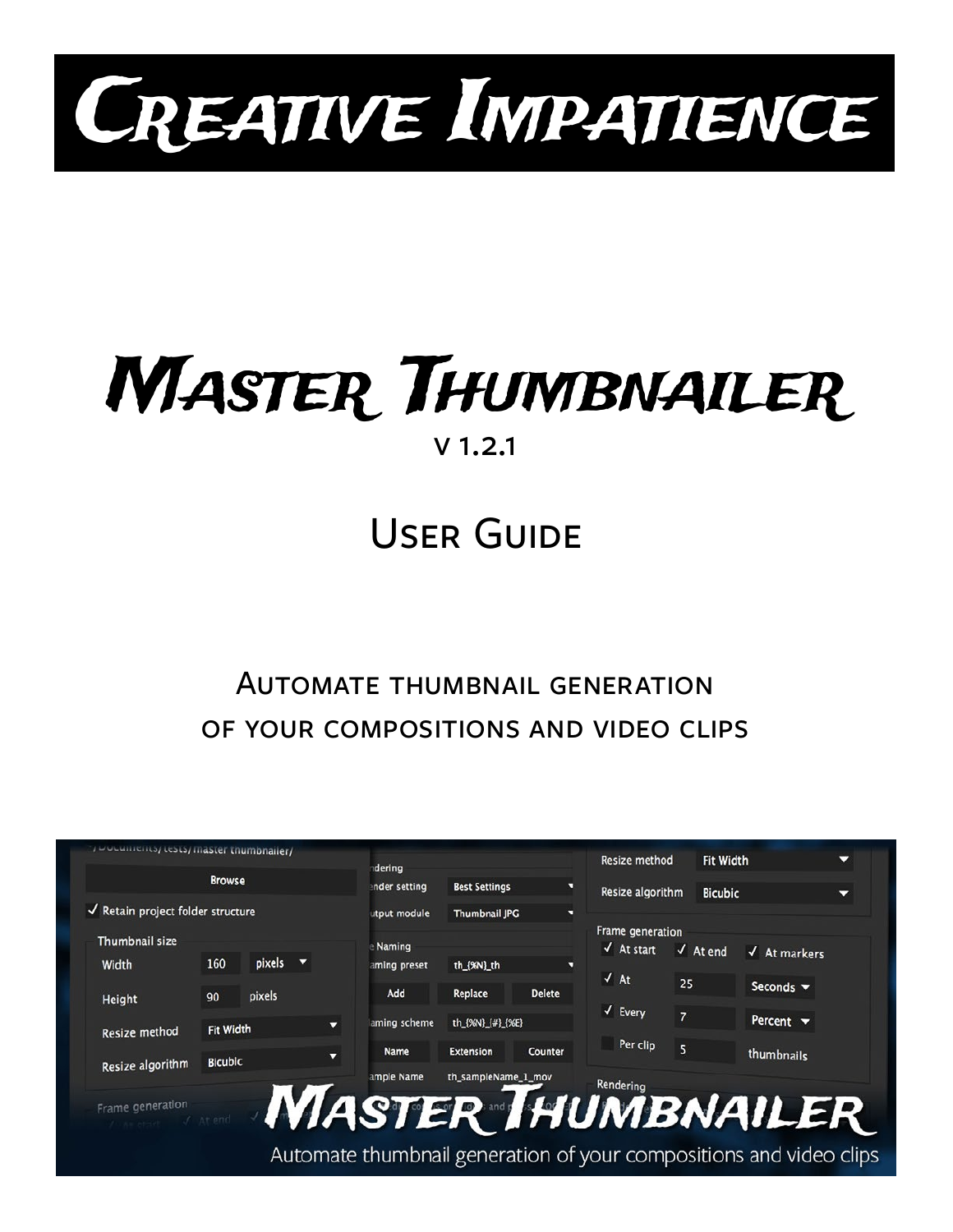## **CONTENTS**

| INSTALLING AND RUNNING THE SCRIPT   |  |
|-------------------------------------|--|
| <b>MASTER THUMBNAILER INTERFACE</b> |  |
| <b>FINAL REMARKS</b>                |  |
| <b>CHANGELOG</b>                    |  |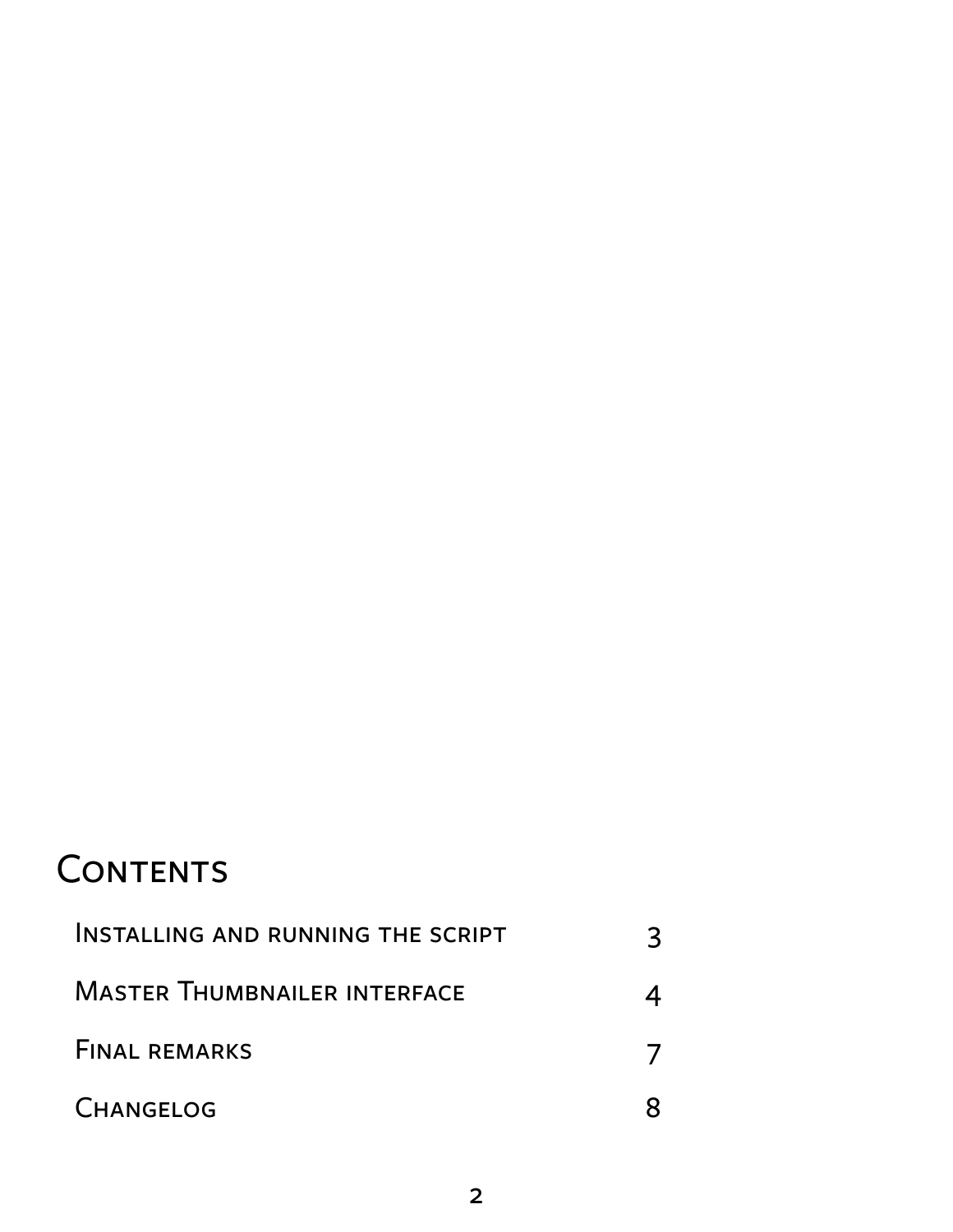## <span id="page-2-0"></span>Installing and running the script

#### Installation

The script can be run separately or as a panel inside After Effects.

To use scripts as panels, first copy the scripts into the After Effects ScriptUI Panels directory:

On Windows:

**C:\Program Files\Adobe\Adobe After Effects <version>\Support Files\Scripts\ScriptUI Panels\** On OS X:

**MacHD/Applications/Adobe After Effects <version>/Scripts/ScriptUI Panels/**

## Installing output modules (Important!)

You must install the output modules provided with the script for the Master Thumbnailer to work correctly. To do this, open After Effects, and select **Edit > Templates > Output Modules…** In the dialog that opens click the **"Load"** button and navigate to the .aom file. For After Effects CS6 (11.0) and CC (12.0) import **Thumbnail Master CS6.aom**, for later versions (CC 2014 and above) use **Thumbnail Master CC2014.aom**.

This preset will install 4 output modules: Thumbnail JPG, Thumbnail PNG, Thumbnail PSD, Thumbnail TIF.

#### Running the scripts

To run a stand-alone script, choose **File > Script > Run Script** and navigate to the folder where your script is located.

Open a script as a panel, copy the script to the After Effects ScriptUI Panels directory, and choose **Window > CI Master Thumbnailer.jsx**.

#### **COMPATIBILITY**

Master Thumbnailer was tested on CC and above. It will run correctly on CS6 as well, although the layout is a bit mangled. Unless there is a high demand, we are not planning on adjusting CS6 layout in the future.

If you find the script not compatible with the AE version you are running, contact me at **[bart@creativeimpatience.com](mailto:bart%40creativeimpatience.com?subject=Conform%20Studio%20-%20Troubleshooting)**.

### Trial limitations

Trial version will work for 7 days or for 7 consecutive runs. It will also render up to 5 frames of a given clip or composition.

### Troubleshooting

If you experience problems running the scripts, please use the aescripts + aeplugins forum and support system. This is the best and the surest way to receive the needed support.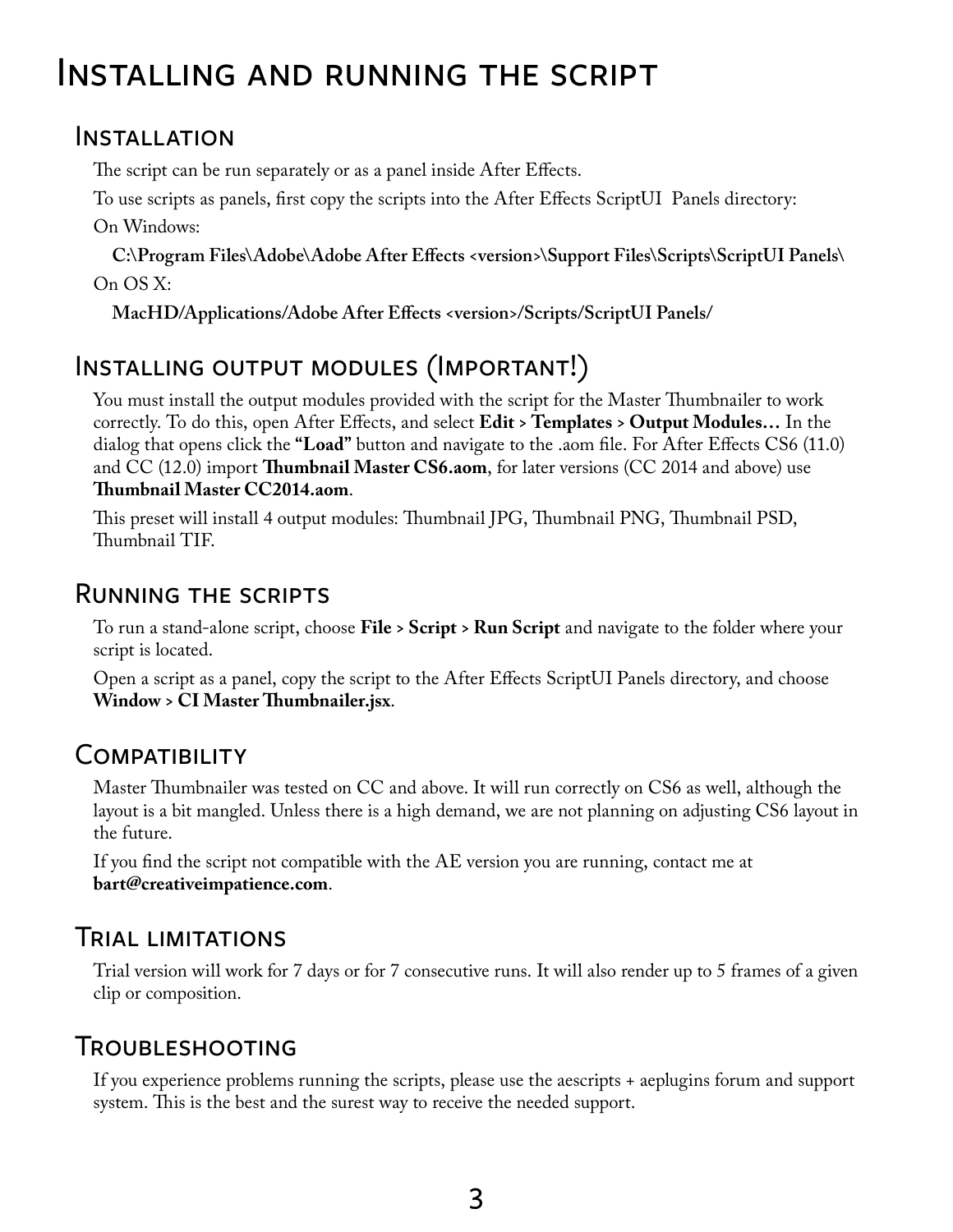## <span id="page-3-0"></span>Master Thumbnailer interface

| Path to saved thumbnails:                     |
|-----------------------------------------------|
|                                               |
| /Users/Bart/Desktop/test/                     |
| <b>Browse</b>                                 |
| Retain project folder structure               |
| Render each layer separately                  |
| Render each layer to separate subfolder       |
| Thumbnail size                                |
| Width<br>pixels<br>160                        |
| Height<br>pixels<br>120                       |
| Resize method<br><b>Fit Width</b>             |
| Resize algorithm<br><b>Bilinear</b>           |
| Frame generation                              |
| $\Box$ At start<br>$\Box$ At end              |
| At markers<br>At comp markers                 |
| $\exists$ At<br>50<br>Frames                  |
| Every<br>10<br>Frames                         |
| $\Box$ Per clip<br>thumbnails<br>5            |
| Rendering                                     |
| <b>Best Settings</b><br><b>Render setting</b> |
| Output module<br>Thumbnail JPG                |
| <b>File Naming</b>                            |
| th_{%N}_{#}<br>Naming preset                  |
| Add<br><b>Delete</b><br>Replace               |
| th_{%N}_{#}<br>Naming scheme                  |
| <b>Extension</b><br>Counter<br>Name           |
| Sample Name<br>th_sampleName_1                |
| Done!                                         |
| <b>RENDER</b><br>Save settings                |

Master Thumbnailer's sole purpose is to create thumbnails of a given size from selected items - video files or compositions.

## **TARGET**

You can select a non-empty folder, a number of compositions and/or video footage items, as well as a single composition.

## How it works

For each item, the script calculates the frames to be rendered specified in the **Frame generation** group. Then it creates a temporary composition of the size given in the **Thumbnail size** group, and queues the render of specific frames using the settings selected in the **Rendering group**.

Each thumbnail will be named according to the naming scheme given in the **File Naming** group. The files will be placed in the specified path, and in the subfolder hierarchy specified by the project folder structure, if the **Retain project folder structure** is checked, or lumped together otherwise.

If **Render each layer separately** is turned on, then all compositions will have each of their visible video layers rendered separately with Alignment Layers, Cameras and Lights intact. To render each layer to a separate subfolder, tick the **Render each layer to separate subfolder** checkbox. Then – on top of the project folder structure – each composition will get its own folder, within which each layer will also get its own. Otherwise, the layer name will be appended to the composition name, and all items will be placed in the destination folder.

### Thumbnail size

You can specify thumbnail **width** and **height** in pixels or in percent of the original clip size. In the second case, the thumbnail size can vary from item to item.

**Resize method** allows you to choose whether the clip will be fitted using width, height, fill the full frame non-proportionally or center-cropped.

**Resize algorithm** - available only in After Effects 12.0 and greater - will allow you to choose between bilinear and bicubic way of scaling.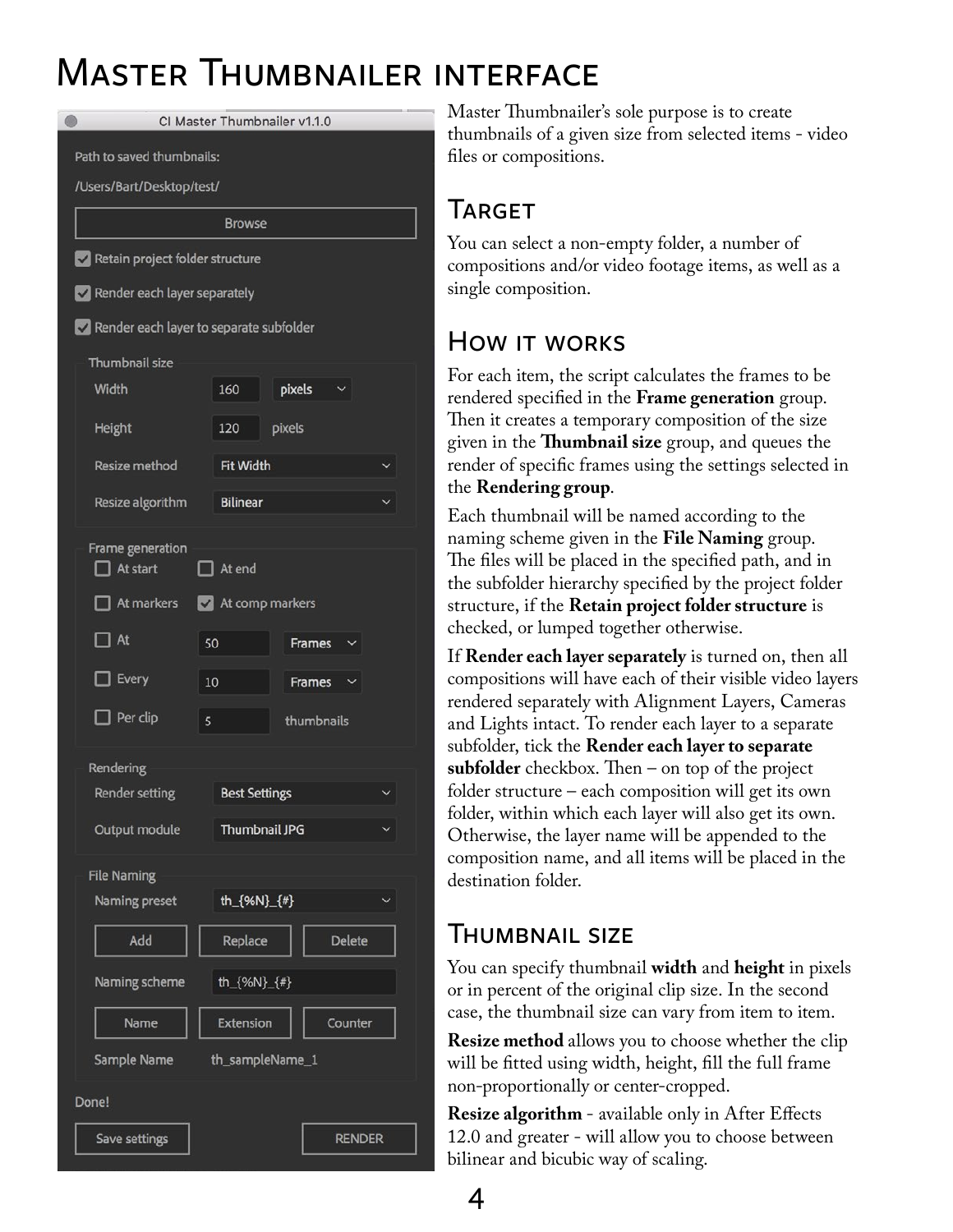#### Frame generation

Here you can specify which frames get rendered. Regardless of options that you enter in the text fields, you must check the checkbox in front for the option to be active.

**At start** will generate the frame at the beginning of any clip or composition.

**At end** will generate the last frame.

**At markers** will generate frames at each composition or clip (but not layer!) marker. Any frames not within the composition length are going to be discarded. Clip markers cannot be added in After Effects, but if Premiere Pro or Prelude is used to this effect, the script will respect these, so be careful.

**At comp markers** (available for After Effects version 14.0 and above) will generate thumbnails at each composition marker, but not at clip markers.

**At … frame/second** will generate one frame at a given position. If the position lands outside of the composition length it is going to be discarded.

**Every … frames/second/percent** will generate a frame at a given interval, up to the clip end, starting with the very first frame. Note that choosing percent will generate the same amount of frames for each clip, regardless of its length.

**Per clip … thumbnails** will generate the same amount of frames per clip, including the start and end frame. It's similar to **Every … percent**, but here you can specify how many frames you actually want.

#### Rendering

**Render setting** lets you choose any render setting that you wish to use for rendering.

**Output module** shows only the ones starting with the word Thumbnail (so if you have any that you created by yourself they will also show up) and lets you choose the format of your frames. You must import supplied output formats or create them yourself. Otherwise the script will refuse to work. Also, nothing prevents you from breaking it by removing or changing the output modules on your own. We trust you don't intend to do that :).

#### Naming schemes

The script allows you to create a naming scheme preset of your own, and save it as a preset.

**Naming preset** dropdown lists all the presets saved on your system. Choosing one will copy the content into the **Naming scheme** text field.

**Add** will add the current contents of the **Naming scheme** text field to the **Naming preset** list.

**Replace** will replace the current **Naming preset** with the contents of the **Naming scheme** text field.

**Delete** will remove the currently selected **Naming preset**, even if the **Naming scheme** text field content is different.

**Naming scheme** text field contents is the template that is going to be applied to all your items when you click the **Proceed** button – even if it is different than currently selected **Naming preset**! Apart from standard text it can contain a number of variables that get substituted during each frame render:

- $\{M\}$  the name of a clip or a composition without an extension (anything after last dot is truncated)
- **{%E}** the extension of a clip or a composition (anything after the last dot); we discourage using it, unless necessary
- $\{ \# \}$  frame counter; if none is specified, it is going to be added at the end of the name anyway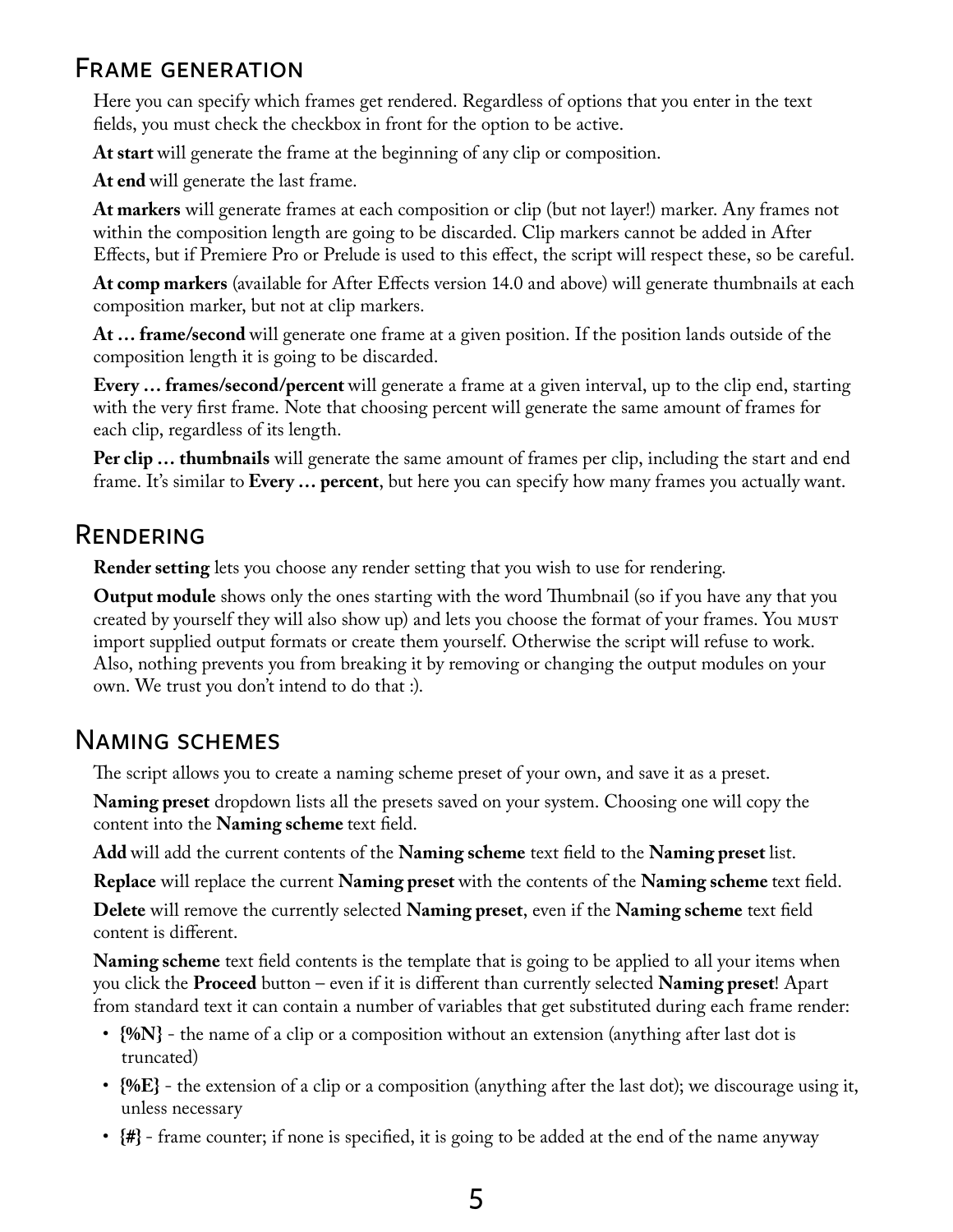Due to peculiar name handling by After Effects no dots are allowed in the **Naming scheme** text field – sorry.

**Name** button will add the name variable at the end of the **Naming scheme** text.

**Extension** will add the extension variable at the end of the **Naming scheme** text.

**Counter** will add the counter variable at the end of the **Naming scheme** text.

**Sample name** shows a sample frame name rendered with the current **Naming scheme**.

#### Saving settings

Settings can be saved by pressing the **Save settings** button.

#### **PROCEEDING**

**Proceed** will start processing your items.

Note that there will be two undo groups created, as the render command breaks the flow of an undo group.

#### Troubleshooting

If anything goes wrong during processing, it is usually enough to remove the **\_\_thumbnailer\_\_** folder from the project to remove any footprint of the script.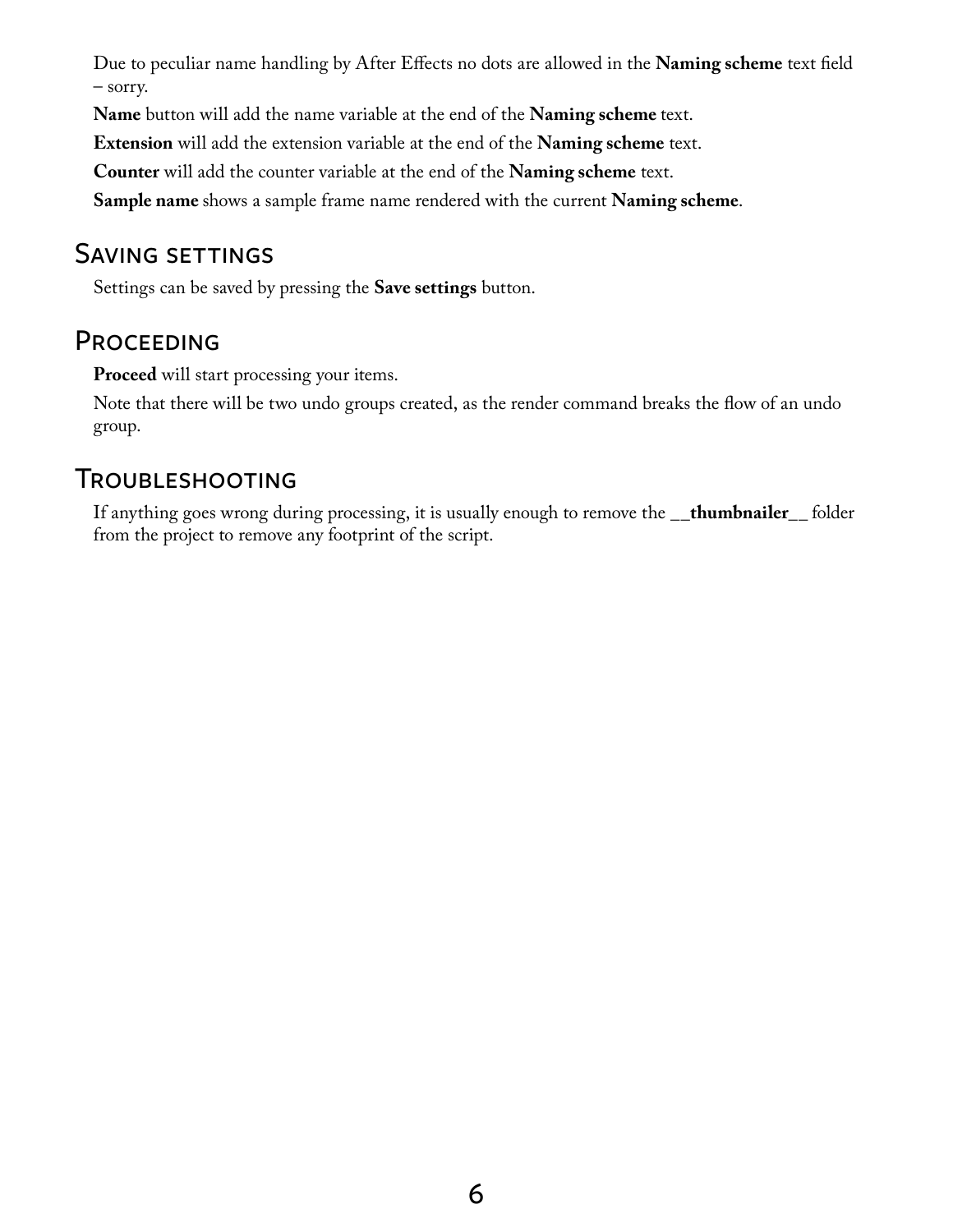## <span id="page-6-0"></span>Final remarks

Thank you for trying out or purchasing Master Thumbnailer. We tried very hard to bring you the product that will make your life easier, and save you hours of menial work. If for some reason we had not succeeded, the surest and quickest way to obtain support is to use the support mechanism on aescripts+aeplugins website:

#### **[aescripts.com/contact/](http://aescripts.com/contact/)**

#### **FEEDBACK**

If you have some ideas that would make your life easier or you feel some features are missing, feel free to contact me at **[bart@creativeimpatience.com](mailto:bart%40creativeimpatience.com?subject=Conform%20Studio%20-%20Development)** and we'll be happy to hear your thoughts, and work towards a solution.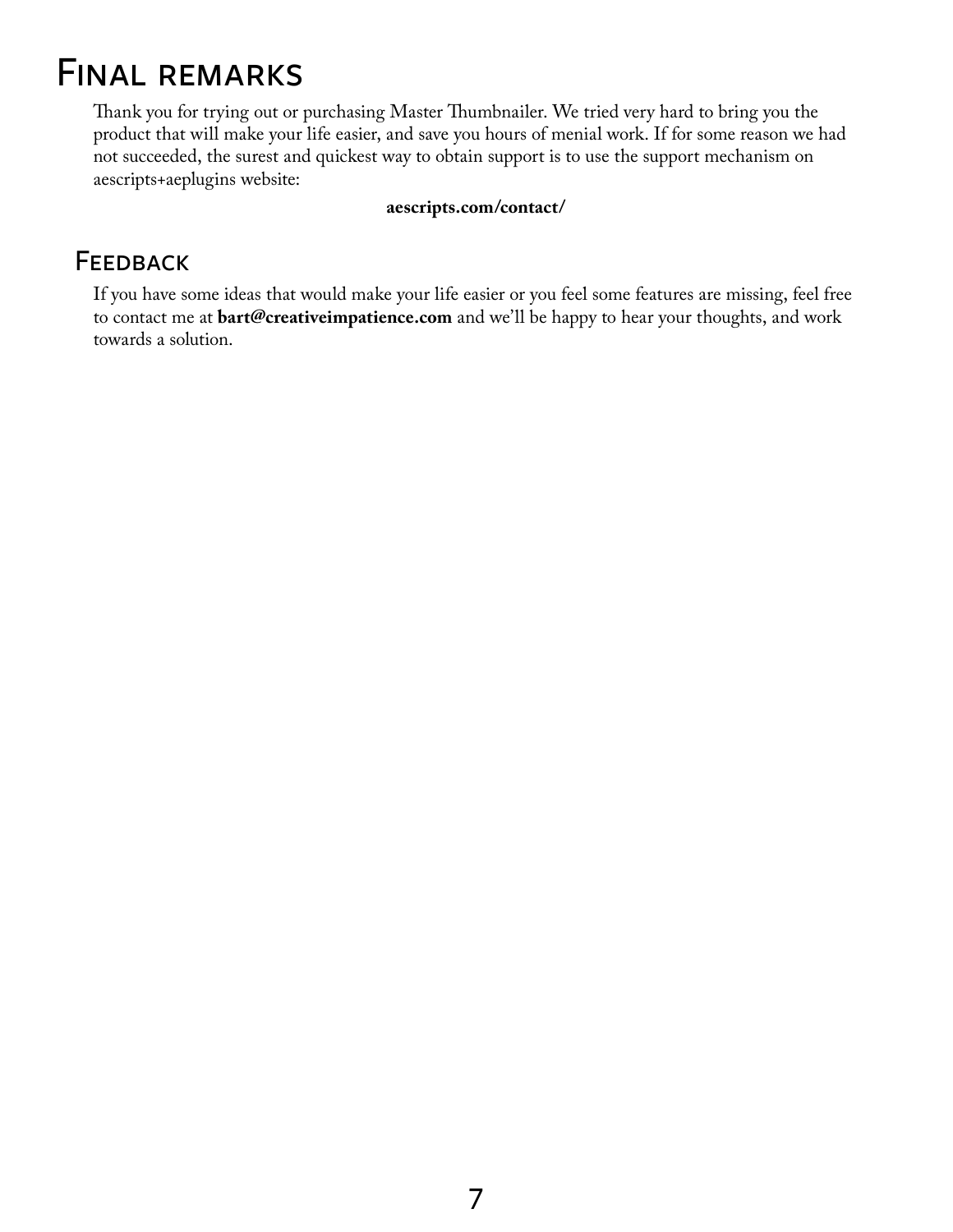## <span id="page-7-0"></span>**CHANGELOG**

#### 1.2.1

**Release date:** Dec 17th, 2019

New Features:

• Settings migrated to the new framework

#### 1.2

**Release date:** Nov 18th, 2019

New Features:

- New Licensing framework
- Catalina compatibility

Bug fixes:

• Sometimes render paths would not work properly.

#### 1.1.1

**Release date:** Nov 5th, 2017

Bug fixes:

• Removed stray debug code.

#### 1.1.0

**Release date:** Nov 1st, 2017

New Features:

- Render at comp markers (only AE version 14.0 and higher)
- Render composition layers as separate files
- Render composition layers into separate folders

## 1.0.5

**Release date:** Oct 1st, 2017

Bug fixes:

• Minor code improvements.

## 1.0.4

**Release date:** Oct 23rd, 2016

Bug fixes:

• "Render at markers" does not generate a thumb at position 0.